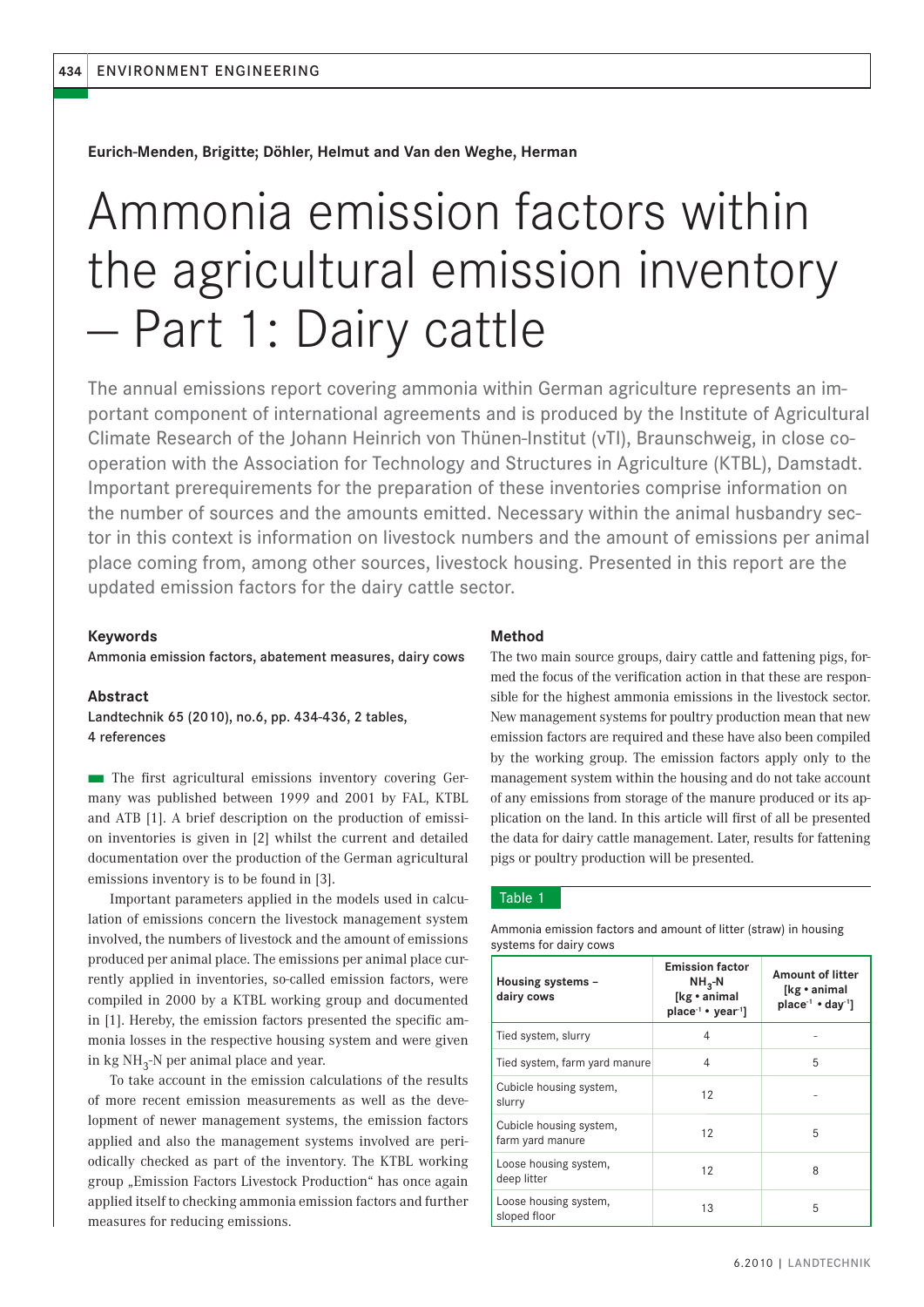Through researching the literature (national and international) emission data from numerous research projects were evaluated and the results compiled as emission factors per animal place and year. The experts reviewed the quality of this emission data and applied them to develop emission factors for the different management systems. In the assessment of emission data only the results were used that had a direct connection with the management system. Further differentiation on the highly aggregated emission factors was not possible because in many cases multifactor effects were involved which could not then be attributed to a specific individual influence factor. In addition, the mid-range emission factors covered a wide spectrum of location-specific, meteorological, ventilation-linked and management-associated variants. In total, the compilation of the emission factors was based on an expert assessment and not on the result of calculations.

A similar approach was taken regarding emission reduction methods. These, too, were assessed by literature research for quality and information on efficiency. As assistance in this respect served a guidance document on control techniques for preventing and abating emissions of ammonia [4] compiled by a UNECE working group in which document numerous reduction measures are described and the assessment categories explained.

## Table 2

| <b>Measure</b>                                                                                                                                                                                                                                                                                                                                                          | Reduction potential [%]                           | <b>Remarks</b>                                                                                                                                                                                                    | Categorie              |
|-------------------------------------------------------------------------------------------------------------------------------------------------------------------------------------------------------------------------------------------------------------------------------------------------------------------------------------------------------------------------|---------------------------------------------------|-------------------------------------------------------------------------------------------------------------------------------------------------------------------------------------------------------------------|------------------------|
| Feeding according to requirement<br>- Feeding according to nXP-requirement,<br>- Compensating for positive rumen nitrogen<br>balance (RNB) with grass products etc.,<br>- Improving exploitation of microbial nitrogen,<br>Optimising lactation start,<br>- Improving microbe energy supply,<br>Synchronisation of energy and protein,<br>- Use of "protected" proteins | Up to $25$                                        | Able to be monitored accurately through urea content in milk.<br>Possibilities of reduction are reduced where there's poor<br>protein availability from basic ration (maize silage,<br>pressed pulp silage, etc.) |                        |
| Design of cow movement area                                                                                                                                                                                                                                                                                                                                             | Up to $20$                                        | Solid flooring with 3% downward slope towards passage centre-<br>line and a gutter at lowest point for urine drainage and opti-<br>mised manure removal                                                           | 2                      |
|                                                                                                                                                                                                                                                                                                                                                                         |                                                   | Solid flooring with gutters and run-off openings into the underly-<br>ing liquid manure channel, comb-type scraper enabling rapid<br>separation of solid manure and urine, operated several times<br>per day      | 3                      |
| Pasture                                                                                                                                                                                                                                                                                                                                                                 | Up to $15$                                        | Only in the case of a minimum 6 hours on pasture,<br>building continues as emission source; leads in total to less<br>ammonia emissions, deposition of N on pasture $\rightarrow$ providing<br>sufficient area    | $\overline{2}$         |
| Flushing the cow movement areas with water                                                                                                                                                                                                                                                                                                                              | Up to $20$                                        | Categorised as impractical through high water use involved,<br>also higher costs for dirty water storage and bringing out,<br>limiting water use to a maximum 20 $1 AP^{-1} d^{-1}$<br>(animal place per day)     | 3                      |
| Adding acid to liquid manure                                                                                                                                                                                                                                                                                                                                            | Up to $40$                                        | High costs for addition of organic acids;<br>inorganic acids: increased risks in handling, corrosion,<br>higher costs                                                                                             | 3                      |
| Application of urease inhibitors                                                                                                                                                                                                                                                                                                                                        | Reduction potential not able<br>to be established | Reduction potential available; technical transference in practice<br>has not yet been introduced, distribution still in development;<br>costs currently still very high; health/environment tested                | 3                      |
| Addition of minerals, bacteria,<br>microorganisms to the liquid manure                                                                                                                                                                                                                                                                                                  | Reduction potential not able<br>to be estimated   | No repeatable reduction effect                                                                                                                                                                                    | No categori-<br>sation |
| Scraping frequency of cow movement areas<br>(more than 12 times/day)                                                                                                                                                                                                                                                                                                    | Reduction potential not able<br>to be estimated   | There is no way of verifying this method. The method can also<br>lead to an increase in emissions. Good management practice<br>recommends scraping several times per day                                          | No categori-<br>sation |

*Reduction potential for ammonia emission of dairy cow/cattle housings related to the emission factors, agreed by KTBL working group 02/2010*

*Category 1: There exists a proven emission reduction effect. The reduction method is practical and easy to monitor.*

*Category 2: The reduction effect of the method has been proven according to practical standards, but is not easy to monitor.*

*Emission reducing potential exists but cannot be confi rmed. One of the following points applies:*

The emission reduction effect is not always able to be proved or is insufficiently proven.

*The application in practice appears less than realistic.* 

*The costs involved are too high. Undesirable side effects can occur.*

*Reduction potential unable to be assessed or no provable reduction potential; no categorisation.*

*Category 3:*